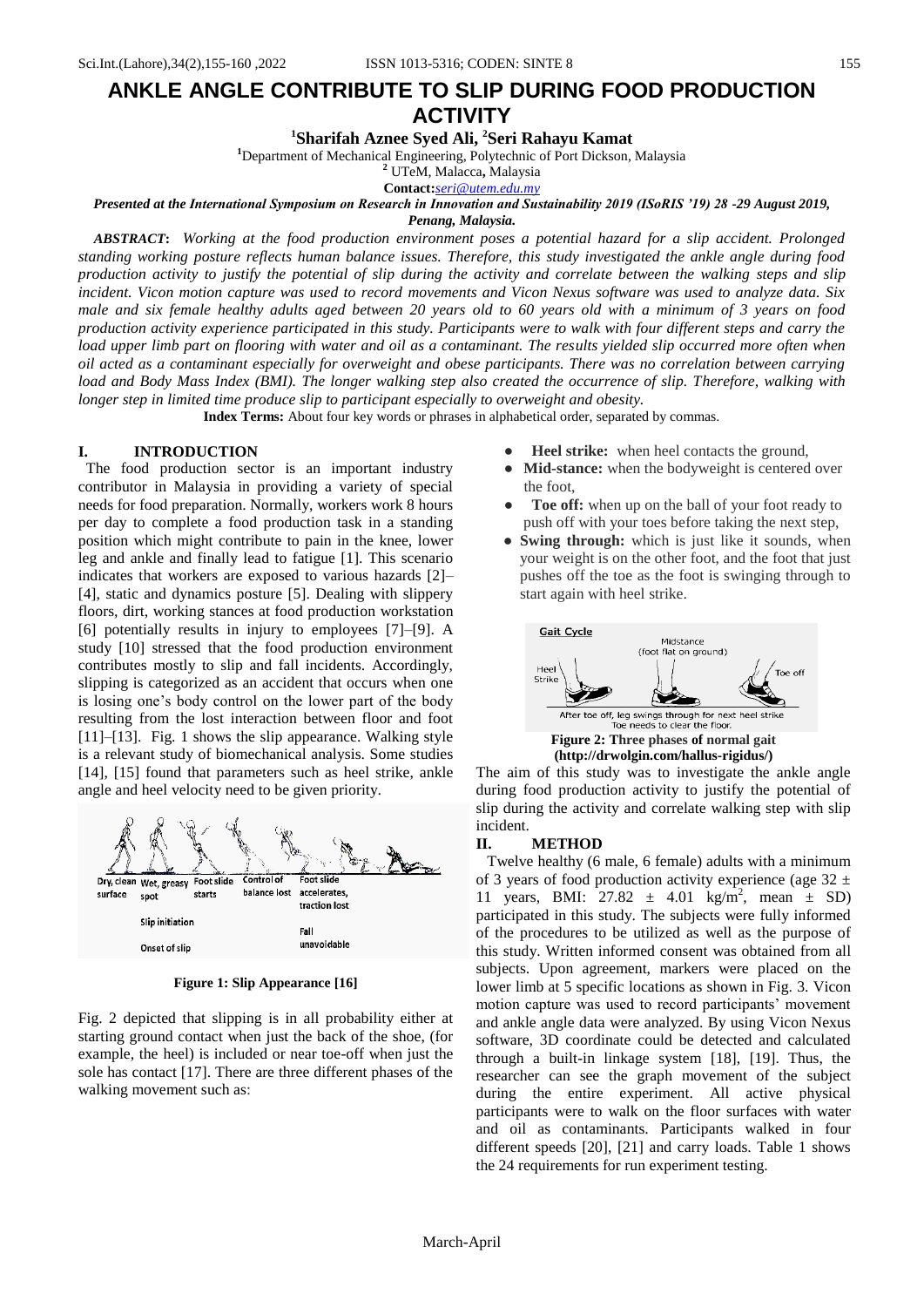### 156 ISSN 1013-5316; CODEN: SINTE 8 Sci.Int.(Lahore)34(2),155-160,2022

| Table 1: Experiment run testing              |                 |                 |               |             |                                                     |  |  |
|----------------------------------------------|-----------------|-----------------|---------------|-------------|-----------------------------------------------------|--|--|
| Age                                          | Gender          | Step            | Load $(kg)$   | Contaminant | Testing                                             |  |  |
|                                              | Male and Female | Step 1:         |               | Water       | T1, T2, T3                                          |  |  |
| $20 - 30$<br>years and<br>$31 - 60$<br>years |                 | 84 step/minute  |               | Oil         | T4, T5, T6                                          |  |  |
|                                              |                 | Step 2:         | ı,<br>3,<br>5 | Water       | T7, T8, T9                                          |  |  |
|                                              |                 | 100 step/minute |               | Oil         | T10, T11, T12                                       |  |  |
|                                              |                 | Step 3:         |               | Water       | T13, T14, T15                                       |  |  |
|                                              |                 | 116 step/minute |               | Oil         | T <sub>16</sub> , T <sub>17</sub> , T <sub>18</sub> |  |  |
|                                              |                 | Step 4:         |               | Water       | T19, T20, T21                                       |  |  |
|                                              |                 | 132 step/minute |               | Oil         | T22, T23, T24                                       |  |  |

 $N = Normal$ ,  $OV = Overweight$ ,  $OB = Obsity$ ,  $A = 20 - 30$  years old,  $B = 31 - 60$  years old



# **RESULT AND DISCUSSION**

Table 2 (a) and Table 2 (b) summarizes the appearance of slip according to the selected parameter. The higher slip incidents occurred for those with high BMI in the range of overweight and obese, especially when using oil as a contaminant for both groups aged  $20 - 30$  years old and 31 -60 years old. However, less slip occurred when water was used as contaminant. Step of walking was also observed as a risky parameter in contributing a slip. The higher walking step resulted in more occurrence of slip especially among the aged participants [21].

**Figure 3: Ankle angle marker position**

| Table 2(a): Slip appearance according to parameter for Male |   |           |              |     |               |           |           |  |
|-------------------------------------------------------------|---|-----------|--------------|-----|---------------|-----------|-----------|--|
| Male                                                        |   |           | <b>WATER</b> |     | OIL           |           |           |  |
|                                                             |   | 1KG       | 3KG          | 5KG | 1KG           | 3KG       | 5KG       |  |
| 84                                                          | A |           |              |     |               |           | OV        |  |
|                                                             | В |           |              |     | OV, OB        | <b>OB</b> | <b>OB</b> |  |
| 100                                                         | A |           |              |     | <b>OB</b>     | <b>OV</b> |           |  |
|                                                             | B | <b>OB</b> |              |     |               |           |           |  |
| 116                                                         | A |           |              |     | OV, OB        |           |           |  |
|                                                             | B |           |              |     |               |           |           |  |
| 132                                                         | A |           |              |     | <b>OB</b>     | OV, OB    | OV        |  |
|                                                             | B |           | N            |     | OV, OB<br>$-$ | <b>OB</b> | <b>OB</b> |  |

 $N = Normal$ ,  $OV = Overweight$ ,  $OB = Obsity$ ,  $A = 20 - 30$  years old,  $B = 31 - 60$  years old

**Table 2(b): Slip appearance according to parameter for Female**

|        |   | <b>WATER</b> |         |         | OIL       |                        |           |  |
|--------|---|--------------|---------|---------|-----------|------------------------|-----------|--|
| Female |   | 1K<br>G      | 3K<br>G | 5K<br>G | 1KG       | 3KG                    | 5KG       |  |
| 84     | A |              |         |         | <b>OB</b> | <b>OB</b>              | OV, OB    |  |
|        | B |              |         |         | <b>OB</b> | <b>OB</b>              | OV, OB    |  |
| 100    | A |              |         |         | <b>OB</b> | <b>OB</b>              | <b>OB</b> |  |
|        | B |              |         |         | OV, OB    | OV <sub>.</sub> O<br>B | <b>OB</b> |  |
| 116    | A |              |         |         | <b>OB</b> | <b>OB</b>              | <b>OB</b> |  |
|        | B |              |         |         | <b>OB</b> | <b>OB</b>              | <b>OB</b> |  |
| 132    | A |              |         |         | OV, OB    | <b>OB</b>              | <b>OB</b> |  |
|        | B |              |         |         | OΒ        | <b>OB</b>              | OV.OB     |  |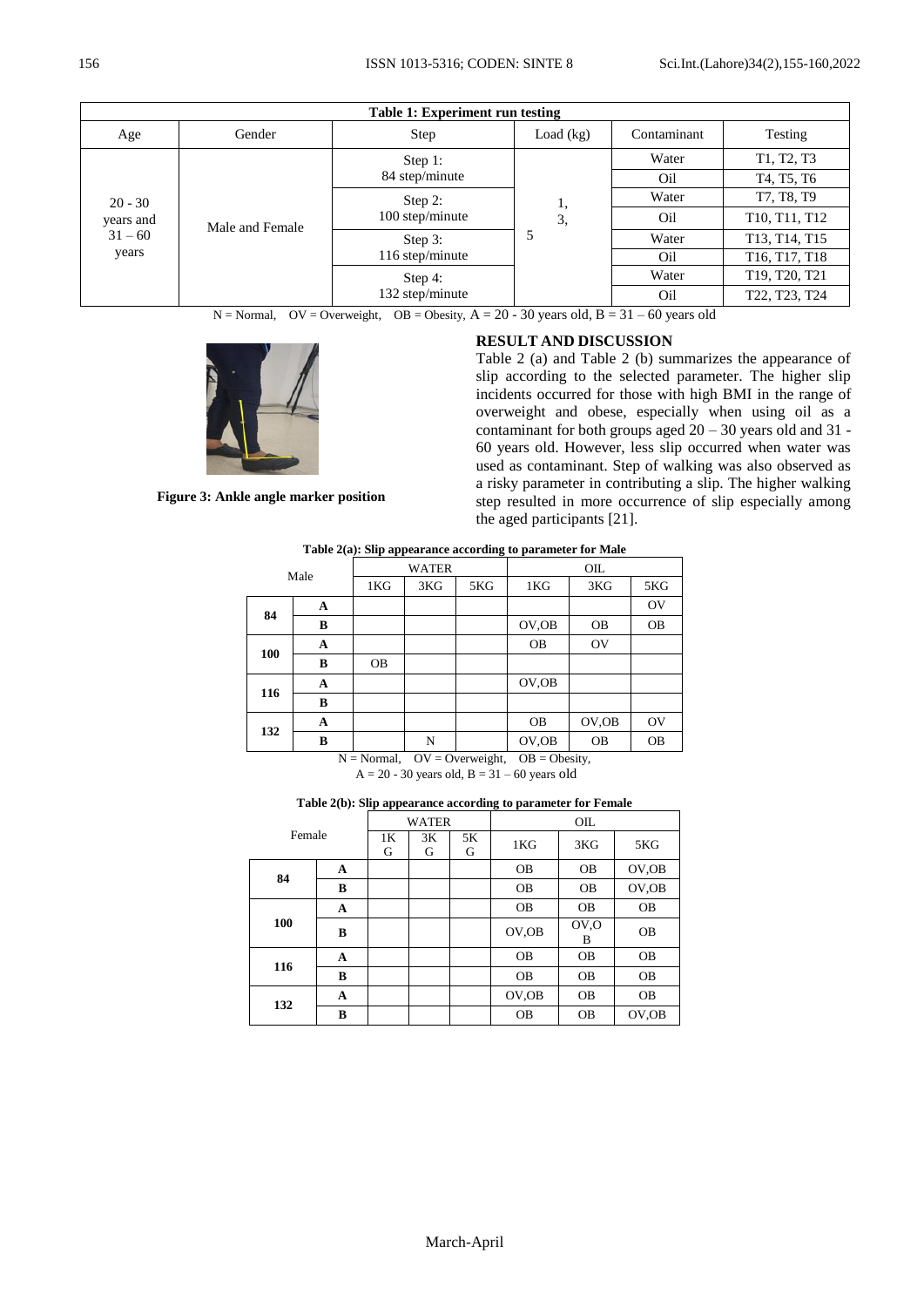Table 3 illustrates the findings for the ankle angle of plantar flexion and dorsiflexion for Male using oil as a contaminant. It was found that the ankle angle (º) for male participants aged 20 - 30 years old were between 26.2º to 39.9º dorsiflexion (DF) and between 57.9º to 63.5º plantar flexion (PF) and male participants aged between 31 - 60 years old were between 33.2º to 43.7º dorsiflexion (DF) and between 55.5º to 62.4º plantar flexion (PF). Fig. 4 represents the slip accident for male using oil as a contaminant. There were no significant differences among both age groups. Nevertheless, both two age categories are found to be slipping for participants who have BMI category values overweight and obesity. This slipping incident is especially pronounced when running with steps 110, 116 and 132 steps and the highest the step of walking, was the riskiest steps compare to others' step level. According to [22], states that the current speed is causing high heel contact speed and this condition makes slips danger to human. Meanwhile [23] concurred that expansion

the higher walking speed runs it increment slipping hazard due to rush.

Table 4 depicts the ankle angle of plantar flexion and dorsiflexion for female using oil as contaminant. The values of the dorsiflexion angle were between 33.5º to 42.8º and for plantar flexion angle was 57.9º to 63.5º for participants aged 20 - 30 years old. On the other hand, ankle angle for participants aged 31 - 60 years old were between 46.4º to 56º dorsiflexion (DF) and between 69º to 76.1º plantar flexion (PF). Fig. 5 shows the slip accident for female participants when using oil as contaminant. It is found that the frequency of slipping accidents among female participants with BMI obesity compares to BMI overweight. There was no significant slips identification among the aged group 20 - 30 years old and aged 31 - 60 years old. For walking steps, there was detected slips accidents for each step of the walking level and the frequency was more for participants in BMI obesity.

**able 3: Ankle angle of plantar flexion (PF) and dorsiflexion (DF) for Male- Oil**

|           |                       | $1 \text{ kg}$ |              | 3 kg                  |      | 5 kg                                   |          |
|-----------|-----------------------|----------------|--------------|-----------------------|------|----------------------------------------|----------|
| BMI       | Step/min              | DF             | PF           | DF                    | PF   | DF                                     | $\rm PF$ |
|           | 84                    |                |              |                       |      | 34.1                                   | 59.3     |
|           | 100                   |                |              | 33.7                  | 59.3 |                                        |          |
|           | 116                   | 35.9           | 57.9         |                       |      |                                        |          |
|           | 132                   |                |              | 37.9                  | 58.8 | 34.4                                   | 59.1     |
|           | 100                   | 39.9           | 61.6         |                       |      |                                        |          |
| <b>OB</b> | 116                   | 26.2           | 63.5         |                       |      |                                        |          |
|           | 132                   | 26.4           | 61.6         | 27.8                  | 61.2 |                                        |          |
|           | 84                    | 39.4           | 58.2         |                       |      |                                        |          |
|           | 132                   | 38.6           | 55.5         |                       |      |                                        |          |
|           | 84                    | 33.2           | 59.8         | 36.1                  | 61.1 | 39.9                                   | 63       |
|           | 132                   | 41.2           | 62.4         | 35.4                  | 62.3 | 43.7                                   | 63.1     |
|           | OV<br><b>OV</b><br>OB |                | $N = Normo1$ | $\Delta V - \Delta v$ |      | $\Omega_{\rm D}$ = $\Omega_{\rm host}$ |          |

 $N = Normal$ ,  $OV = Overweight$ ,  $OB = Obsity$ ,  $A = 20 - 30$  years old,  $B = 31 - 60$  years old

| Female - Oil                              |                |                                | 1 kg                                               |      | where $\alpha$ is a single of parameter from $\alpha$ , $\alpha$ , $\beta$ and documentar ( $\beta$ , $\beta$ ) for a change $\beta$ and<br>3 kg |      | 5 kg |      |
|-------------------------------------------|----------------|--------------------------------|----------------------------------------------------|------|--------------------------------------------------------------------------------------------------------------------------------------------------|------|------|------|
| $\rm Ag$<br>e                             | ВM<br>$\bf{I}$ | Step/<br>min                   | DF                                                 | PF   | DF                                                                                                                                               | PF   | DF   | PF   |
|                                           |                | 84                             |                                                    |      |                                                                                                                                                  |      | 32.1 | 53.8 |
|                                           | OV             | 100                            |                                                    |      |                                                                                                                                                  |      |      |      |
|                                           |                | 116                            |                                                    |      |                                                                                                                                                  |      |      |      |
| A                                         |                | 132                            | 33.8                                               | 58.9 |                                                                                                                                                  |      |      |      |
|                                           |                | 84                             | 37.3                                               | 65.6 | 41.6                                                                                                                                             | 65.4 | 41.9 | 64   |
|                                           | OB             | 100                            | 41.4                                               | 61.7 | 39.5                                                                                                                                             | 64.7 | 37.9 | 61.6 |
|                                           |                | 116                            | 39                                                 | 64.6 | 38.8                                                                                                                                             | 60.3 | 33.5 | 62.1 |
|                                           |                | 132                            | 34.1                                               | 60.5 | 40.8                                                                                                                                             | 60.2 | 42.8 | 65.2 |
|                                           |                | 84                             |                                                    |      |                                                                                                                                                  |      | 53.8 | 75.6 |
|                                           | $\rm OV$       | 100                            | 53.2                                               | 76.1 | 52.4                                                                                                                                             | 74.8 |      |      |
|                                           |                | 116                            |                                                    |      |                                                                                                                                                  |      |      |      |
| $\, {\bf B}$<br>$\mathbf{v}$ $\mathbf{v}$ |                | 132                            |                                                    |      |                                                                                                                                                  |      | 56   | 74.2 |
|                                           |                | 84                             | 46.4                                               | 69   | 50.9                                                                                                                                             | 75.5 | 48.3 | 73.2 |
|                                           | OB             | 100                            | 49.5                                               | 72.8 | 49                                                                                                                                               | 73.5 | 48.8 | 72.4 |
|                                           |                | 116                            | 49                                                 | 71.4 | 49.9                                                                                                                                             | 73.3 | 49.3 | 72.6 |
|                                           | $\mathbf{1}$   | 132<br>$\alpha x + \alpha + x$ | 48.5<br>$\Omega_{\rm D}$ $\Omega_{\rm I}$ $\Omega$ | 71   | 47.9                                                                                                                                             | 73.5 | 47.6 | 72.3 |

**Table 4: Ankle angle of plantar flexion (PF) and dorsiflexion (DF) for Female- Oil**

 $N = Normal$ ,  $OV = Overweight$ ,  $OB = Observ$ ,  $A = 20 - 30$  years old,  $B = 31 - 60$  years old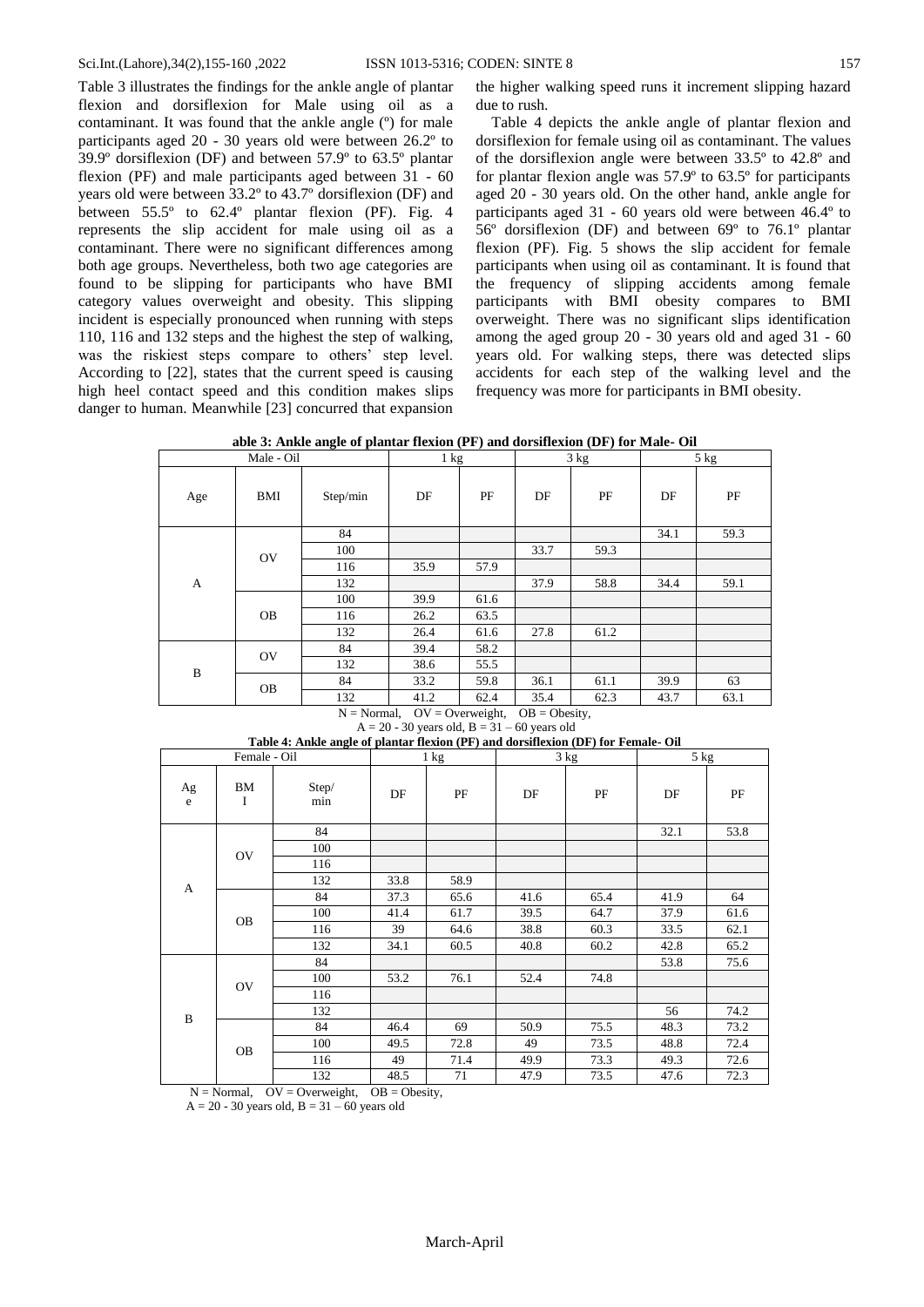

**Figure 4: Slip accident for male using oil as contaminant**



**Figure 5: Slip accident for female using oil as contaminant**

Fig. 6, below, represents two different positions of ankle angle during a motion known as plantar flexion (PF) and dorsiflexion (DF). Table 5 lists the normal Ankle Values for Range of Motion of Joints. According to the findings represent the higher range from the requirement for plantar flexion and dorsiflexion.

This finding is equivalent to the finding [24] ankle angle during walking gait phases from 80<sup>o</sup> to 120<sup>o</sup>, but contrary to standard value Range of Motion of Joints as represented in Table 2.6 that normal ankle angle for Plantar flexion was 0º-50º and Dorsiflexion was 0º -20º. However, according to [25] walking postures with a larger ankle plantar flexion at heel contact causes fatigue and this was seen as a dangerous slip signal. Hence, when workers work with unhealthy posture, an awkward ankle position [26] will be produced easily to create fatigue to the lower leg muscle [27].

The food production workplace was classified as hazard workplace [28] as most areas reported the presence of oil spills, especially when transfer cooking oil from the frying pan and oily floor surfaces resulting from the use of shoes moving around the workplace.



**Figure 6: Position of dorsiflexion and plantar flexion ankle (Source: https://realmovementpt.com/tt-improving-anklemobility/)**

**Table 5: Normal Ankle Values for Range of Motion of Joints**

| Motion          | Range $(°)$ |
|-----------------|-------------|
| Plantar flexion | $0 - 50$    |
| Dorsiflexion    | 0–20        |
|                 |             |

(Source: [https://www.msdmanuals.com/professional/special](https://www.msdmanuals.com/professional/special-subjects/)[subjects/](https://www.msdmanuals.com/professional/special-subjects/) rehabilitation/physical-therapy-pt)

#### **III. CONCLUSION**

The findings of this research show that a slip occurs commonly when oil is used in testing as a contaminant, particularly for those with elevated BMI in the range of overweight and obese. There is no specific correlation between the parameter of the carrying load and the BMI. In terms of age, it is discovered that there is no distinction in the slipping case among younger and elder. Nevertheless, if slips happen among elders people will take time to recover compared to a younger age in terms of cell growth, internal strength, and spontaneous reactions in the event of an accident. Therefore, one's weight influences the incidence of slipping as it contributes to overweight or obesity. Furthermore, the walking step also affects the slipping event, so the quicker pace adds to the slipping event.

### **ACKNOWLEDGMENT**

Authors would like to thank the Universiti Teknikal Malaysia Melaka and Malaysian Ministry of Higher Education for support of this work.

#### **REFERENCES**

- 1. R. C. Mandy, J. R. Malgorzata and A. K. Stephan, Leg swelling, comfort and fatigue when sitting, standing, and sit/standing, International Journal of Industrial Ergonomics, vol. 29, pp. 289-296, 2002.
- 2. Hambali A, Shahrul M, Jusoff K., Sapto W, Finite element analysis of conceptual lumber spine for different lifting position', World Applied Science Journal, Vol.217, No. 2, pp. 68-75, 2013.
- 3. Fredriksson K, Alfredsson L, Koster M, Thorbjornsson CB, Toomingas A, Torgen M, Kilborn A., Risk factor for neck and upper limb disorders: result from 24 years of follow up. Occupational Environ Med, vol.56, No. 1, pp. 59-66, 1999.
- 4. Byung Yong Jeong., Cooking processes and occupational accidents in commercial restaurant Kitchens. Department of Industrial and Management Engineering, Hansung University, Seoul, Republic of Korea, 87-93, 2015.
- 5. Choi WI, Kim DS, Kim JH, Choi DS, Kim YW, Kim JH and Kang SK., A survey for status of the work-related musculoskeletal disorders in the food & accommodation industry. Proc Ergonomic Soc Korea, pp. 279–285, 2007.
- 6. Sharifah Aznee Syed Ali, Seri Rahayu Kamat, and Kalthom Husin, A Case Study: Risk Work Practices With Slips And Falls Potential Among Food Production Workers In SME Industry Human Factors And Ergonomics Journal, vol. 3 (2): 44 – 50, 2018.
- 7. Theodore K. Courtney, Yueng-Hsiang Huang, Santosh K. Verma, Wen-Ruey Chang, Kai Way Li, and Alfred J. Filiaggi, Factors Influencing Restaurant Worker Perception of Floor Slipperiness, pp.592–598, November 2006.